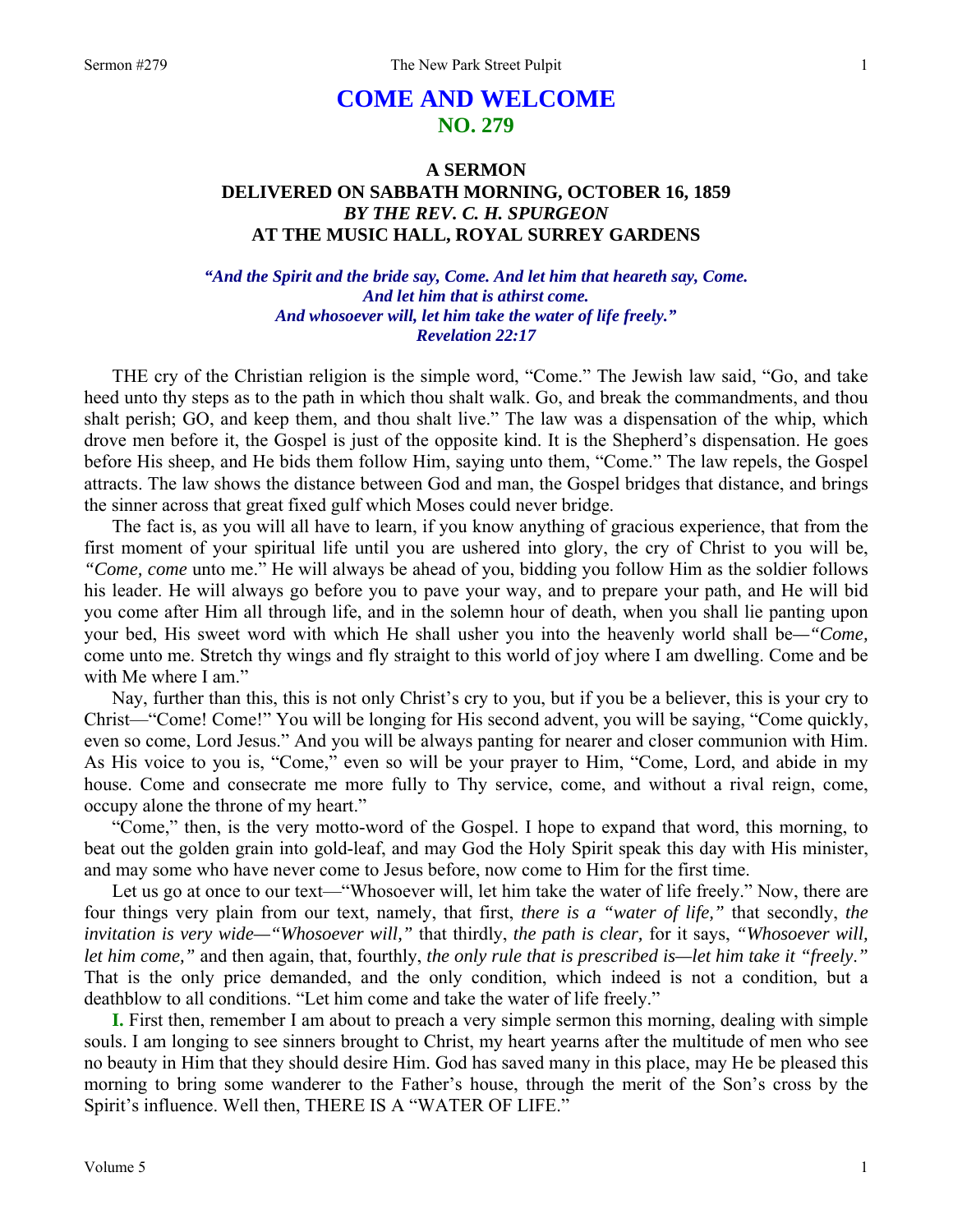Man is utterly ruined and undone. He is lost in a wild waste wilderness. The skin bottle of his righteousness is all dried up, and there is not so much as a drop of water in it. The heavens refuse him rain, and the earth can yield him no moisture. Must he perish? He looks aloft, beneath, around, and he discovers no means of escape. Must he die? Must thirst devour him? Must he fall upon the desert and leave his bones to bleach under the hot sun? No, for the text declares there is a fountain of life.

Ordained in old eternity by God in solemn covenant, this fountain, this divine well, takes its spring from the deep foundations of God's decrees. It gushes up from the depth which coucheth beneath, it comes from that place which the eagle's eye has not seen, and which the lion's whelp has not passed over. The deep foundations of god's government, the depth of His own essential goodness and of His divine nature—these are the mysterious springs from which gush forth that fountain of the "water of life" which shall do good to a man.

The Son has digged this well and bored through massive rocks which prevented this living water from springing upward. Using His cross as the grand instrument He has pierced through rocks, He has Himself descended to the lowest depth, and He has broken a passage by which the love and grace of God, the living water which can save the soul, may well up and overflow to quench the thirst of dying men.

The Son has bidden this fountain freely flow, has removed the stone which laid upon the mouth thereof, and now having ascended upon high He stands there to see that the fountain shall never stay its life-giving course, that its floods shall never be dry, that its depths shall never be exhausted. This sacred fountain, established according to God's good will and pleasure in the covenant, opened by Christ when He died upon the cross, flows this day to give life and health, and joy and peace to poor sinners dead in sin, and ruined by the fall. There is a "water of life."

Let us pause awhile and look at its floods as they come gushing upwards, overflowing on every side and assuaging men's thirst. Let us look with joyous eye. It is called the "water of life," and richly does it deserve its name. God's favor is life and in His presence there is pleasure forever more, but this water is God's favor, and consequently life. By this water of life is intended God's free grace, God's love for men, so that if you come and drink, you shall find this to be life indeed to your soul, for in drinking of God's grace, you inherit God's love, you are reconciled to God, God stands in a fatherly relation to you, He loves you, and His great infinite heart yearns towards you.

Again, it is living water not simply because it is love, and that is life, but it saves from impending death. The sinner knows that he must die because he is filthy. He has committed sins so tremendous that God must punish him. God must cease to be just if He did not punish the sins of man. Man, when conscious that he has been very guilty, stands shivering in the presence of his Maker, feeling in his soul that his doom is signed, and sealed, and that he must certainly be cast away from all hope, and life, and joy.

Come hither then you sin-doomed, this water can wash away your sins, and when your sins are washed away, then shall you live, for the innocent must not be punished. Here is water that can make you whiter than driven snow. What though you be black as Kedar's smoky tents, here is water that can purge you and wash you to the whiteness of perfection, and make you fair as the curtains of King Solomon.

These waters well deserve the name of life, since pardon is a condition of life. Unpardoned we die, we perish, we sink into the depths of hell, pardoned we live, we rise, we ascend to the very heights of heaven. See here, then, this ever-gushing fountain will give to all who take thereof life from the dead, by the pardon of their sins

"But," says the poor convicted soul, "this is not all I want, for if all the sins I have ever committed were blotted out, in one ten minutes I should commit many more. If I were now completely pardoned, it would not be many seconds before I should destroy my soul and sink helplessly again." Ay! but see here, this is living water, it can quench your thirst of sin, entering into your soul, it shall overcome and cover with its floods your propensities to evil. It shall cover them first, it shall afterwards drown them,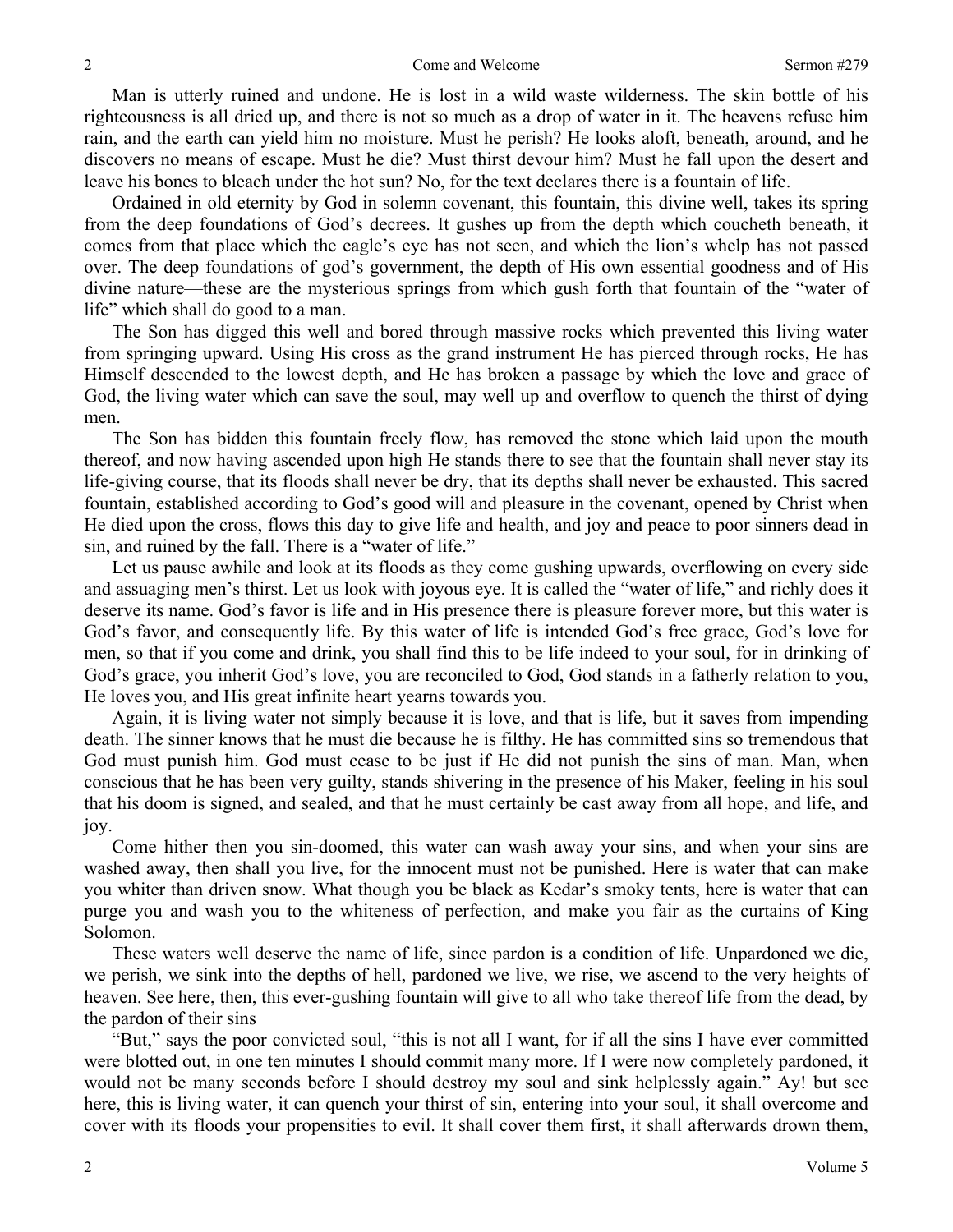Oh sinners! this fountain of Gospel grace can so wash your hearts that you shall no longer love sin, yea, so perfectly can this water refine the soul that it shall one day make you as spotless as the angels who stand before the throne of God, and you too, like them, shall obey the behests of God, hearkening to His commands, and rejoicing to be His servants. This is life indeed, for here is favor, here is pardon, here is sanctity, the renewing of the soul by the washing of water, through the Word.

"But," says one, "I have a longing within me which I cannot satisfy. I feel sure that if I be pardoned yet there is something which I want—which nothing I have ever heard of, or have ever seen or handled can satisfy, I have within me an aching void which the world can never fill." "There was a time," says one, "when I was satisfied with the theater, when the amusements, the pleasures of men of the world, were very satisfactory to me. But lo! I have pressed this olive till it yields no more the generous oil, it is but the dreggy thick excrement thereof that now I can obtain. My joys have faded, the beauty of my fat valley has become as a faded flower. No longer can I rejoice in the music of this world."

Ah! soul, glad am I that your cistern has become dry, for till men are dissatisfied with this world, they never look out for the next, till the god of this world has utterly deceived them, they will not look to Him who is the only living and true God.

But hearken! you who are wretched and miserable, here is living water that can quench your thirst. Come hither and drink, and you shall be satisfied, for he that is a believer in Christ finds enough for him in Christ now, and enough forever.

The believer is not the man who has to pace his room, saying, "I find no amusements and no delight." He is not the man whose days are weary, and whose nights are long, for he finds in religion such a spring of joy, such a fountain of consolation, that he is content and happy. Put him in a dungeon and he will find good company, place him in a barren wilderness, still he could eat the bread of heaven, drive him away from friendship, he will find the "friend that sticketh closer than a brother."

Blast all his gourds, and he will find shadow beneath the rock of ages, sap the foundation of his earthly hopes, but since the foundation of his God standeth sure, his heart will still be fixed, trusting in the Lord. There is such a fullness in religion, that I can honestly testify from experience,

#### *"I would not change my best estate, For all that earth calls good or great."*

I never knew what happiness was till I knew Christ, I thought I did. I warmed my hands before the fire of sin, but it was a painted fire. But oh, when once I tasted the Savior's love, and had been washed in Jesu's blood, that was heaven begun below.

#### *"'Tis heaven on earth and heaven above, To see His face, to taste His love."*

Oh, if you did but know the joys of religion, if you did but know the sweetness of love to Christ, surely you could not stand aloof. If you could but catch a glimpse of the believer when he is dancing for joy, you would renounce your wildest mirth, your greatest joy, to become the lowest child in the family of God. Thus then it is the living water, it is the water of life, because it satisfies our thirst, and gives us the reality of life which we can never find in anything beneath the sky

And here, let me add very briefly, he who once drinks of this water of life, drinks that which will quench his thirst forever. You shall never thirst again, except it be that you shall long for deeper draughts of this living fountain.

In that sweet manner shall you thirst. It shall not be a thirst of pain, it shall be a thirst of loving joy a happy thirst, you will find it a sweet thing to be thirsting after more of Christ's love. Become a Christian and you shall be satisfied for life, you shall then be able to say—"Return unto thy rest, O my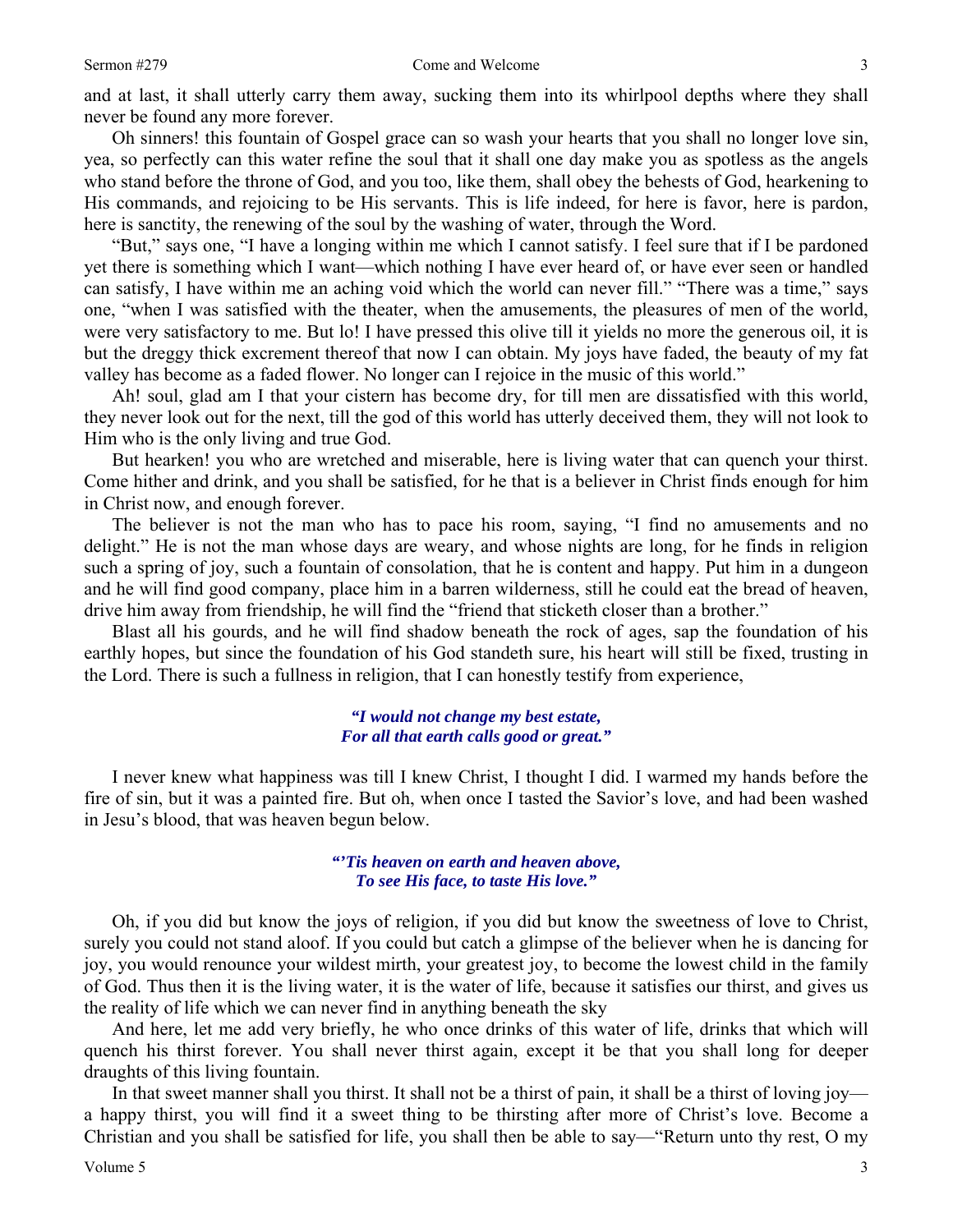soul, for the LORD has dealt bountifully with thee." You shall find an ever-living tree upon which you shall build your nest, and no axe shall ever fell it, no winds shall ever shake your quiet resting place, but you shall rest forever on the dear bosom of the Savior, where you shall find eternal rest, eternal joy and peace. Oh, come and take of Him, and drink of the water of life freely

And moreover, he who drinks of this living water shall never die. His body shall see corruption for a little while, but his soul mounting aloft, shall dwell with Jesus. Yea! and his very body when it has passed through the purifying process, shall rise again more glorious than when it was sown in weakness. It shall rise in glory, in honor, in power, in majesty, and united with the soul, it shall everlastingly inherit the joys which Christ has prepared for them that love Him. This is the living water, I see the fountain flowing now, freely flowing, sparkling with all these excellent properties. Who would not long to come and drink thereof?

**II.** In the second place we observe from the text that the invitation is very wide—"WHOSOEVER WILL, LET HIM TAKE THE WATER OF LIFE FREELY."

How wide is this invitation! There are some ministers who are afraid to invite sinners, then why are they ministers! For they are afraid to perform the most important part of the sacred office. There was a time I must confess when I somewhat faltered when about to give a free invitation. My doctrinal sentiments did at that time somewhat hamper me.

I boldly proclaim that I am unchanged as to the doctrines I have preached, I preach Calvinism as high, as stern, and as sound as ever, but I do feel, and always did feel an anxiety to invite sinners to Christ. And I do feel also, that not only is such a course consistent with the soundest doctrines, but that the other course is after all the unsound one, and has no title whatever to plead Scripture on its behalf.

There has grown up in many Baptist churches an idea that none are to be called to Christ but what they call *sensible* sinners. I sometimes rebut that by remarking that I call *stupid* sinners to Christ as well as sensible sinners, and that stupid sinners make by far the greatest proportion of the ungodly. But I glory in the avowal that I preach Christ even to *insensible* sinners—that I would say even to the dry bones of the valley, as Ezekiel did, "Ye dry bones live!" doing it as an act of faith, not faith in the power of those that hear to obey the command, but faith in the power of God who gives the command to give strength also to those addressed, that they may be constrained to obey it.

But now listen to my text, for here at least, there is no limitation. But sensible or insensible, all that the text says is, "Whosoever *will,* let him come and take the water of life freely."

The one question I have to ask this morning is, are you willing? If so, Christ bids you take the water of life. Are you willing? If so, be pardoned, be sanctified, be made whole. For if you are willing Christ is willing too, and you are freely invited to come and welcome to the fountain of life and grace.

Now mark, the question has to do with the *will*. "Oh," says one, "I am so foolish I cannot understand the plan of salvation, therefore I may not come and drink." But my question has nothing to do with your understanding, it has to do with your will. You may be as big a fool as you will, but if you are willing to come to Christ you are freely invited. If you could not read a single letter in the alphabet, or spell out a word in the book, yet may your lips—ignorant lips though they be—now drink of this water of life.

It has nothing to do with your understanding, it does not say, "Whosoever *understandeth* let him come," but "Whosoever *will,"* and I do not doubt but what there are many souls who when they first come to Christ have very little understanding of the way of salvation, and very little knowledge of the way in which He saves, but they come to Christ, the Holy Ghost makes them willing to come, and so they are saved.

Oh you who have been for many a year wearing the pauper's garb, you who come here from the workhouse, you that are ignorant, you that are despised among men—are you *willing* to be saved? Can you say from your heart, "Lord, You know I would have my sins forgiven"? Then come and welcome. Jesus bids you come. Let not your ignorance keep you away. He appeals, not to your understanding, but to your will.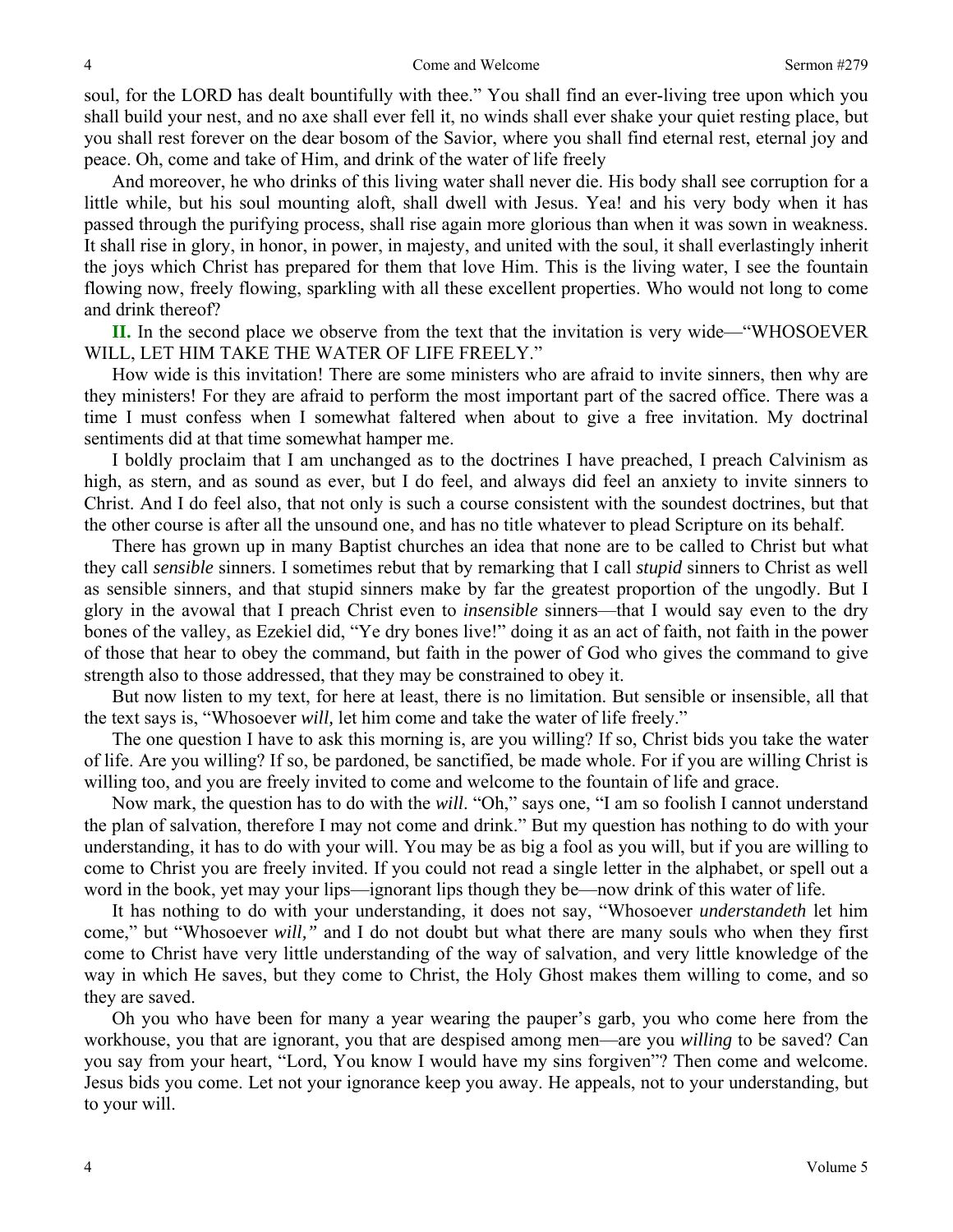"Oh," says one, "I can understand the plan of salvation, but I cannot repent as I would. Sir, *my heart* is so hard, I cannot bring the tear to my eye. I cannot feel my sins as I would desire.

> *"My heart how dreadful hard it is, How heavy here it lies; Heavy and cold within my breast, Just like a rock of ice."*

Ay, but this text has nothing to do with your heart, it is with your *will*. Are you willing? Then be your heart hard as the nether millstone, if you are willing to be saved, I am bidden to invite you. "Whosoever *will,"* not "Whosoever feels," but "Whosoever will, let him come and take the water of life freely."

"Yes," says one, "I can honestly say I am willing, but my heart will not soften. I wish that grace would change me. I can say I wish that Christ would soften my heart. I do desire that He would put the living fire within my cold breast and make me repent, and make me love Him, and make me believe in Him. I am *willing."* Well then, the text is for you. "Whosoever *will,* let him come." If you are willing, you are freely invited to Christ.

"No," saith one, "but I am such a great sinner. I have been a drunkard, I have been a lascivious man, I have gone far astray from the paths of rectitude. I would not have all my sins known to my fellow creatures. How can God accept of such a wretch as I am, such a foul creature as I have been?"

Mark you, man! There is no reference made here to your past life. It simply says, "Whosoever will." Are you willing? Are you willing to be saved? Can you say, "Now, Lord, I am willing to be saved, give me a new heart, I am willing to give up my sins, I am willing to be a Christian, I am willing to believe and willing to obey, but oh for this no strength have I, Lord, I have the will, give me the power."

Then you are freely invited to come, if you are but willing. There is no barrier between you and Christ except your stubborn will. If your will is subdued, and if you are saying, "Yes, Lord, I am willing," then you are freely invited. Oh, reject not the invitation, but come and welcome, sinner, come.

"But," saith one, "I *cannot* come, I cannot believe, I cannot do as I would." Well, but it does not say, "Whosoever *can,* let him come," but "Whosoever *will,* let him come." Are you willing? You know there is many a man who has more will than power, but God estimates us not by our power, but by our will.

You see a man on horseback, he is in haste to fetch a doctor for some dying man, the horse is a miserable jade, and will not go as rapidly as the man would like, but you cannot scold him because you see him whipping and spurring, and thus proving that he would go if he could, and so the master takes the man's will for the deed.

So is it with you, your poor heart will not go, it is a sorry, disabled jade, but it would go if it could. So Jesus invites you, not according to what you can, but according to what you will. "Whosoever will, let him come and take the water of life freely." All the stipulation is—are you willing—truly willing? If so, you are freely welcome. You are earnestly invited to take of the water of life, and that freely too

Surely as this goes around the hall, there will be many found who did answer to it, and who will say, from all their hearts, "I am willing, I am willing." Come, let the question go personally around. Let me not talk to you in the mass, but let the arrow reach the individual. Grey head, give your reply, and let yon fair-haired boy answer also. Are you willing now to be saved—are you willing to forsake sin willing to take Christ to be your Master from this day forth and forever? Are you willing to be washed in His blood? Willing to be clothed in His righteousness? Are you willing to be made happy—willing to escape from hell, and willing to enter heaven?

Strange that it should be necessary to ask such questions, but still it is. Are you willing? Then remember that whatever may be against you—whatever may have defiled you—however black, however filthy, however worthless you may be, you are invited this day to take of the fountain of the water of life freely, for you are willing and it is said, "Whosoever *will,* let him come."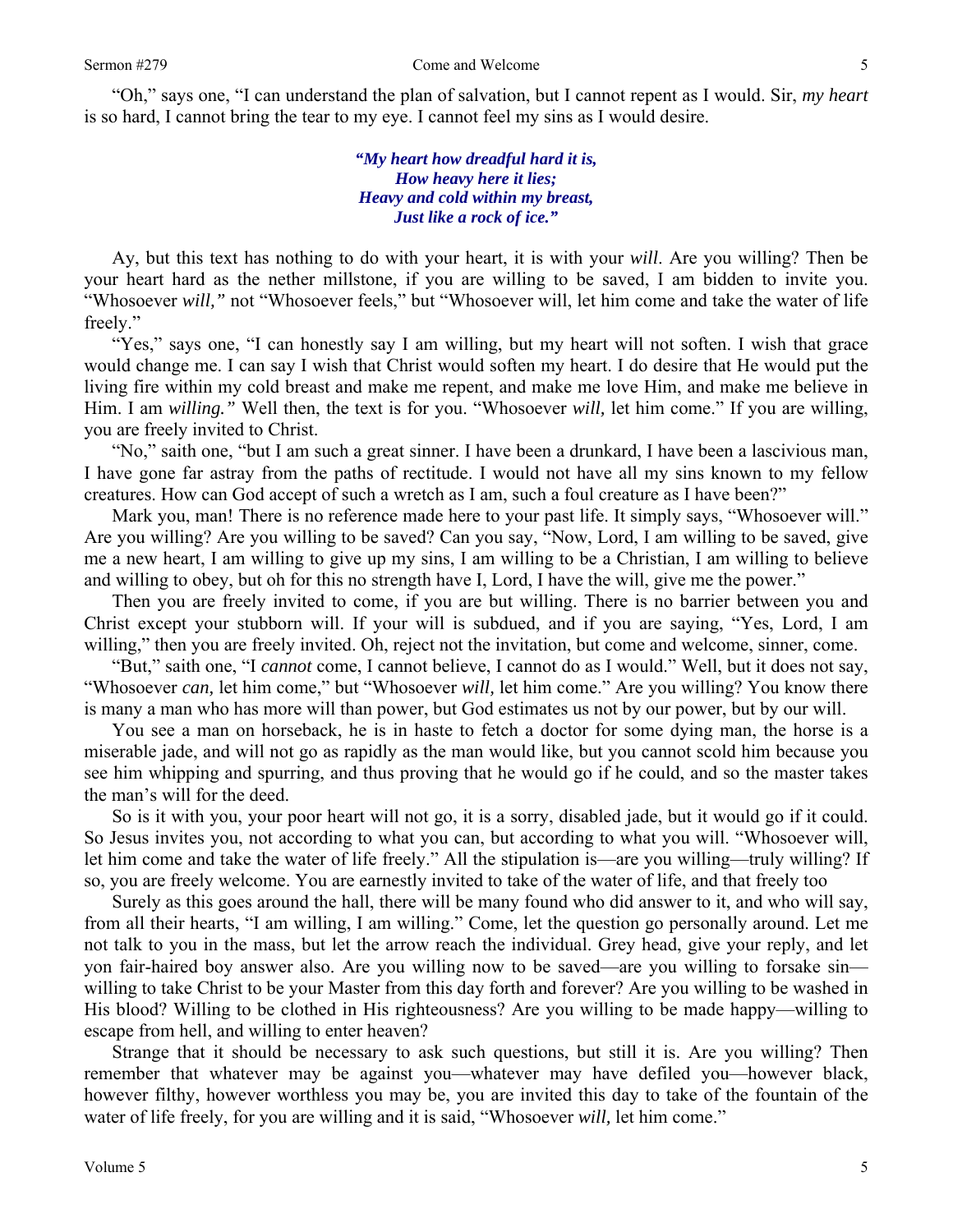"Ah!" saith one, "God knows I am willing, but still I do not think I am worthy." No, I know you are not, but what is that to do with it? It is not "Whosoever is *worthy,"* but "Whosoever *will,* let him come." "Well," says one, "I believe that whosoever will may come, but not me, for I am the vilest sinner out of hell."

But hark you, sinner, it says, *"Whosoever."* What a big word that is! Whosoever! There is no standard height here. It is of any height and any size. Little sinners, big sinners, black sinners, fair sinners, sinners double dyed, old sinners, aggravated sinners, sinners who have committed every crime in the whole catalog—*whosoever*. Does this exempt one? Who can be excluded from this whosoever? It matters not who you may be, nor what you may have been, if you are willing to be saved, free as the air you breath is the love and grace of God. "Whosoever will, let him take the water of life freely."

Thus have I tried to show you how broad the invitation is.

**III.** And now I am about to show you, in the third place, how clear the path is. "WHOSOEVER WILL, LET HIM TAKE THE WATER OF LIFE FREELY."

That word "let" is a very curious word, because it signifies two opposite things. "Let" is an oldfashioned word which sometimes signifies, "hinder." "He that letteth shall be taken away," that is, "He that hindereth." But here, in our text, it means the removing of all hindrance. *"Let* him come."—I think I hear JEHOVAH speaking this. Here is the fountain of love and mercy. But you are too unworthy, you are too vile. Hear JEHOVAH! He cries, *"Let him come,* he is willing. Stand back! doubts and fears, away with you, let him come, make a straight road, let him come if he be but willing."

Then the devil himself comes forward, and striding across the way, he says to the poor trembling soul, "I will spill your blood, you shall never have mercy. I defy you, you shall never believe in Christ, and never be saved." But Christ says, *"Let him come,"* and Satan, strong though he be, quails beneath JEHOVAH's voice, and Jesus drives him away, and the path stands clear this morning, nor can sin, nor death, nor hell, block up the way, when JEHOVAH Jesus says, *"Let* him come."

I think I see several ministers standing in the way. They are of such high doctrine that they dare not invite a sinner, and they therefore clog the Gospel with so many conditions. They will have it that the sinner must feel a certain quantity of experience before he is invited to come, and so they put their sermons up and say, "You are not invited, you are a dead sinner, you must not come, you are not invited, you are a hardened rebel." "Stand back," says Christ, "every one of you, though ye be My servants. *Let him come,* he is willing—stand not in his way."

It is a sad thing that Christ's ministers should become the devil's aiders and abettors, and yet sometimes they are, for when they are telling a sinner how much he must feel, and how much he must know before he comes to Christ, they are virtually rolling big stones in the path, and saying to the willing sinner, "You may not come."

In the name of Almighty God, stand back everything this morning that keeps the willing sinner from Christ. Away with you, away with you! Christ sprinkles His blood upon the way, and cries to you, "Vanish, begone, leave the road clear, *let him come,* stand not in his path, make straight before him his way, level the mountains and fill up the valleys, make straight through the wilderness a highway for him to come, to drink of this water of life freely. *'Let him come.'"*

Oh, is not that a precious word of command! for it has all the might of Omnipotence in it. God said, "Let there be light and there was light," and He says, "Let him come," and come he will and must, that is but willing to come. "Whosoever will, let him take of the water of life freely."

And now, sinner, remember God says, *"Come."* Is there anything in your way? Remember, He adds, *"Let him come."* He bids everything stand out of your way.

Standing one day in the courthouse, some witness was required, I forget his name, it may have been Brown, for instance, in one moment, the name was announced, "Brown, Samuel Brown," by and by, twenty others take up the cry, "Samuel Brown, Samuel Brown." There was seen a man pushing his way through, "Make room," said he, "make room, his Honor calls me," and though there were many in his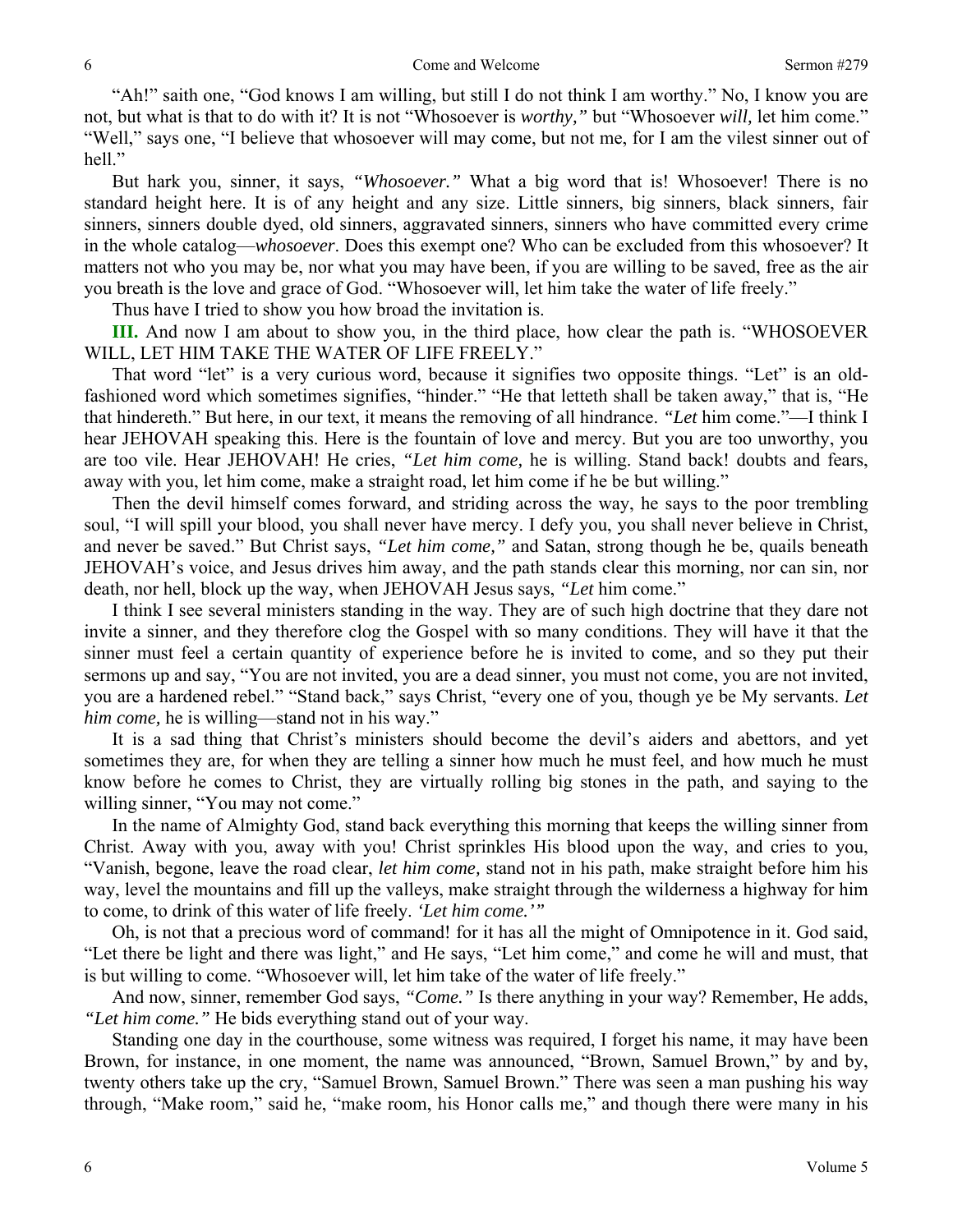path, they gave way, because his being called was a sufficient command to them not to hinder him, but to let him come.

And now, soul, if you be a willing sinner, though your name is not mentioned—if you be a willing sinner, you are as truly called as though you were called by name, and therefore push through your fears. Make elbow room, and come, they that would stop you are craven cowards. *He* has said, "Let him come," and they cannot keep you back, JEHOVAH has said, "Let him come," and it is yours now to say, "I will come. There is nothing that shall hinder me, I will push through everything and

#### *'I will to the gracious King, Whose scepter mercy gives,'*

I will go to the fountain and take of the water of life freely."

**IV.** And now, this brings me to the last head, the condition which is the death of all conditions— LET HIM TAKE IT FREELY.

I think I see one here who is saying, "I would be saved and I will do what I can to be worthy of it." The fountain is free, and he comes with his halfpenny in his hand, and that a bad one, and he says, "Here, sir, give me a cup of this living water to drink, I am well worthy of it, for see the price is in my hand." Why, man, if you could bring the wealth of Potosi, or all the diamonds of Golconda, and all the pearls of Ormuz, you could not buy this most costly thing. Put up your money, you could not have it for gold or silver.

The man brings his merit, but heaven is not to be sold to merit-mongers. Or perhaps you say, "I will go to church regularly, I will give to the poor, I will attend my meeting house, I will take a sitting, I will be baptized, I will do this and the other, and then no doubt I shall have the water of life." Back, miserable herd, bring not your rags and rubbish to God, He wants them not. Stand back, you insult the Almighty when you tender anything as payment.

Back with you, He invites not such as you to come. He says come freely. He wants nothing to recommend you. He needs no recommendation. You want no good works. Do not bring any. But you have no good feelings. Nevertheless, you are willing, therefore come. He wants no good feelings of you. You have no belief and no repentance, yet nevertheless, you are willing.

> *"True belief and true repentance, Every grace that brings us nigh, Without money, Come to Jesus Christ and buy."*

Do not try to get them yourself—come to Him, and He will give them to you. Come just as you are, it is "freely," "without money and without price."

The drinking fountains at the corners of our streets are valuable institutions, but I cannot imagine anyone being so foolish, as when he comes to the drinking fountains fumbling for his purse and saying, "I cannot drink because I have not five pounds in my pocket." Why, however poor the man is, there is the fountain, and poor as he is he may drink of it. It is put there for the public. Thirsty souls, as they go by, whether they are dressed in fustian or in broadcloth, don't look for any warrant for drinking, they come and drink of it freely. Here it is, the liberality of some good friend has put it there, and they take it and ask no questions whatever.

Perhaps the only persons who ever need to go thirsty through the street where there is a drinking fountain, are the fine ladies and gentlemen who are in their carriages. They are very thirsty, and cannot think of being so vulgar as to get out to drink. It would bemean them they think, to drink at a common drinking fountain, so they go with parched lips.

Oh, how many there are that are rich, rich in their own good works, that cannot come to Christ. "I will not be saved," they say, "in the same way as a harlot or a swearer. What! go to heaven the same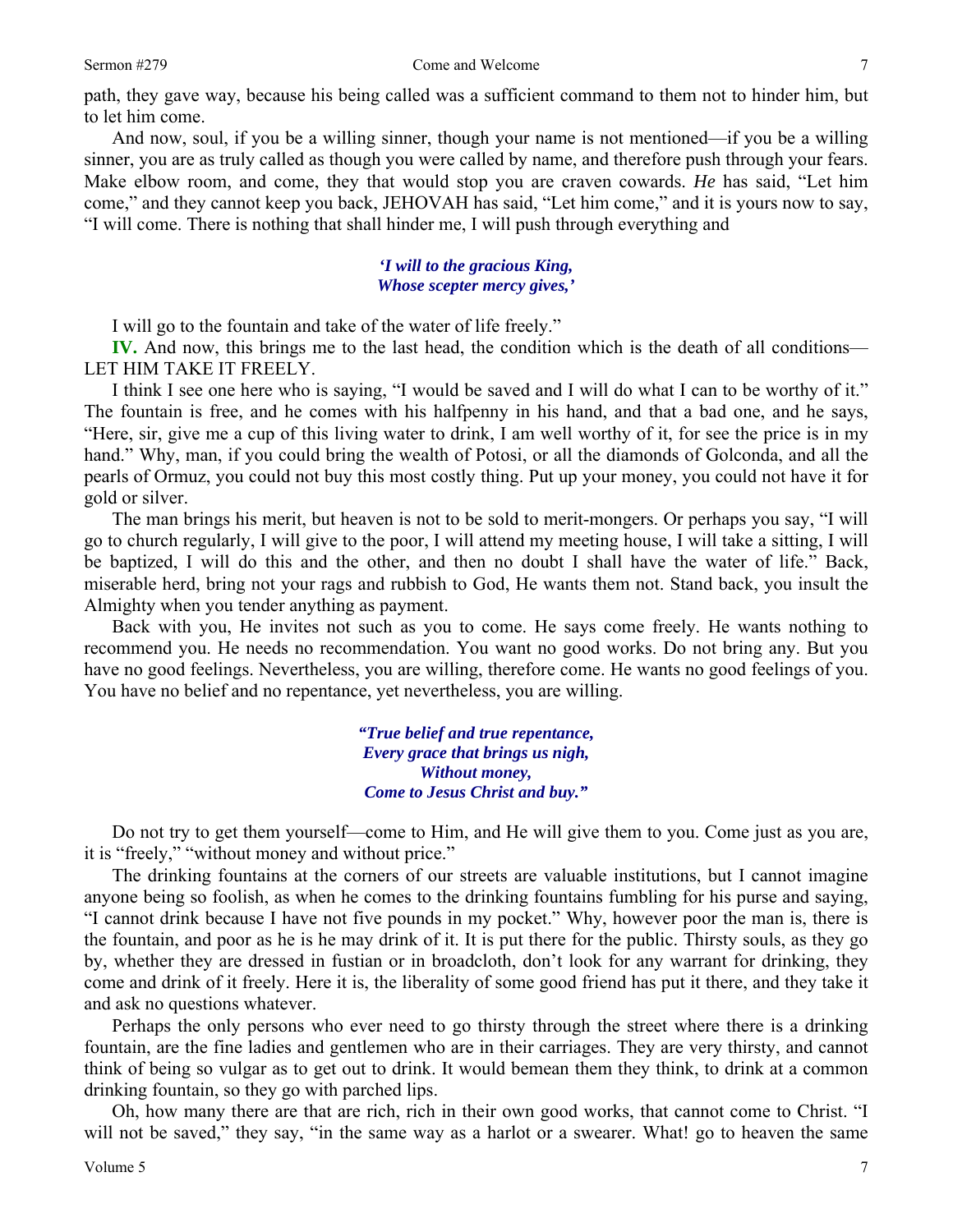way as a chimney sweep! Is there no pathway to glory, but the path which a Magdalene may take? I will not be saved that way" Then you fine gentry may remain without. You are not bidden to come, for you are not willing. But remember,

> *"None are excluded hence, But those who do themselves exclude; Welcome the learned and polite, The ignorant and rude."*

"Whosoever will, let him come." Let him bring nothing to recommend him. Let him not imagine he can give any payment to God, or any ransom for his soul, for the one condition that excludes all conditions is, "Let him come and take the water of life freely."

There is a man of God here, who has drank of the river of the water of life many times, but he says, "I want to know more of Christ, I want to have nearer fellowship with Him, I want to enter more closely into the mystery of His sacrifice, I want to understand more and more of the fellowship of His sufferings, and to be made conformable unto His death."

Well believer, drink freely. You have filled your bowl of faith once, and you drank the draught off, fill it again, drink again, and keep on drinking. Put your mouth to the fountain if you will, drink right on. As good Rutherford says in one of his letters, "I have been sinking my bucket down into the well full often, but now my thirst after Christ has become so insatiable, that I long to put the well itself to my lips, and drain it all, and drink right on." Well take it freely as much as ever you can.

You have come now into the field of Boaz, you may pick up every ear that you can find, nay, more than that, you may carry away the sheaves if you like, and more than that, you may claim the whole field to be yours if you will. The eating and drinking at Christ's table is like that of Ahasuerus, only in an opposite way. It is said of that table, none did compel, it is said of this, none doth withhold, none can restrain.

If there be a big vessel full of this holy water, drink it all up, and if there be one that holds twelve firkins, drink it, yea, drink it all, and you shall find that even then there is as much as ever. In Christ, there is enough for all, enough for each, enough for evermore, and none shall ever have need to say that there was not enough in Christ for him. Drink freely. So you see that there are two meanings—drink without price, and drink without stint.

Then again, we have an old proverb that there are certain guests who come to our houses who are more free than they are welcome. They make free themselves and go further than we can bid them welcome. But with regard to those who come to the fountain of living waters, you may make as free as you will and you are welcome, make as free as you can, take this water as you will, Christ will not grudge you. He that stands by the fountain will never mourn because you drink too much, He will never be dissatisfied because such a black fellow as you has dared to wash himself in the living stream.

No, but the blacker you are the more will He rejoice that you have been washed, the more thirsty you are the more will His soul be gladdened to have you drink even to the full and be satisfied. He is not enriched by withholding, rather He is enriched in joy by giving. It is as much a pleasure to Christ to save you as it will be to you to be saved. He is just as glad to see the poor, the lame, the halt, and the blind sit at His table as ever they can be to sit there. He is just as pleased to carry men to heaven as they themselves can be when they drink of the river of joy at the fountainhead of eternity. "Whosoever will, let him take the water of life freely."

And now, I do not know what to say further. My text is such a precious one that I cannot enter into the fullness of its freeness and sweetness. Remember, my dear friends, if you are willing to be saved, God requires nothing of you except that you will yield yourselves up to Christ. If you are willing to be saved, none can prevent, there is no obstacle. You are not going, like the daughters of Hobab, to a well from which you will be driven by the coarseness and rudeness of shepherds. You come where Jesus